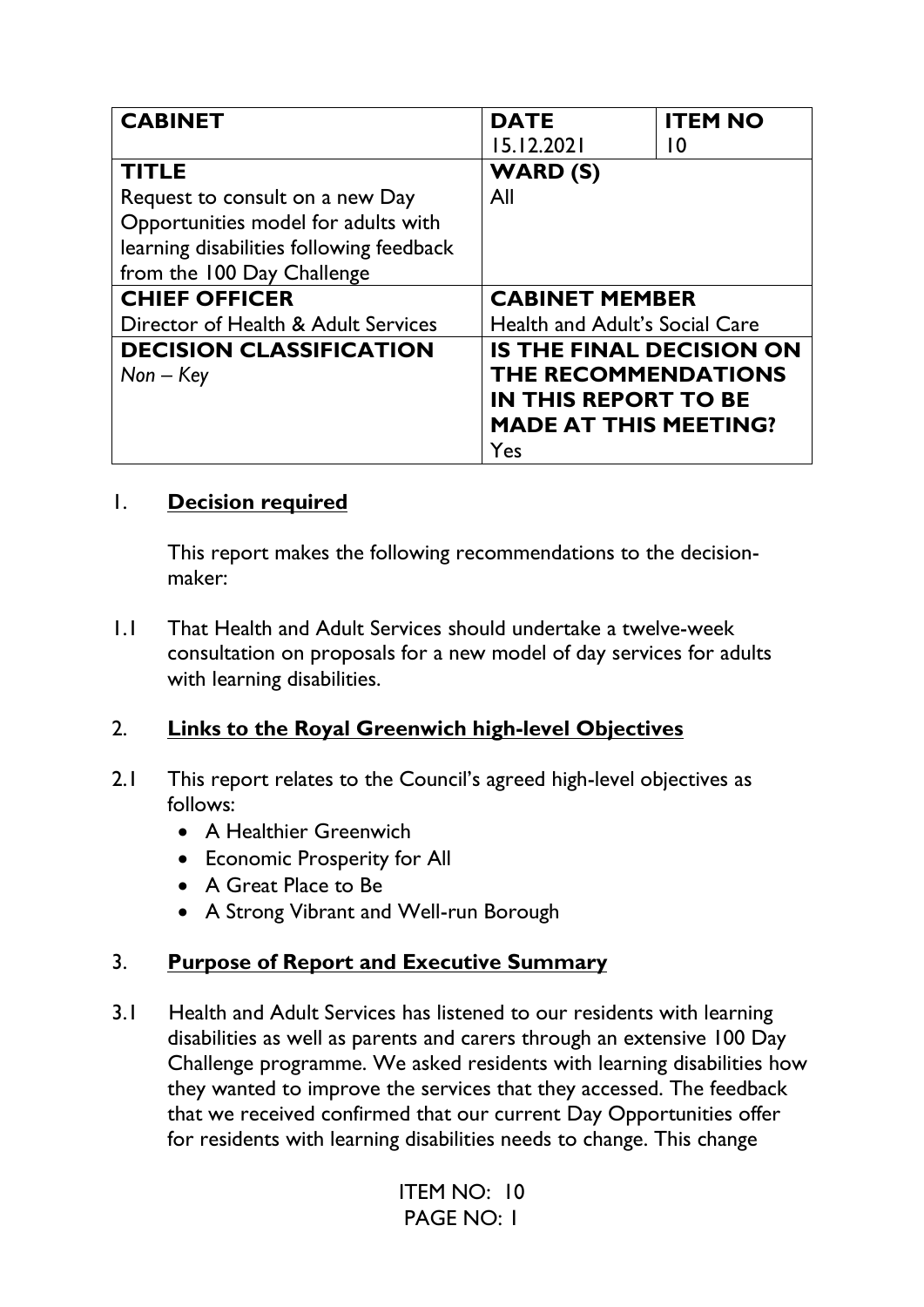needs to happen to meet the needs of the residents we need to support both now and in the future.

- 3.2 We have clearly heard that the offer needs to be more flexible with a greater variety of opportunities that focus on the strengths and aspirations of our residents. These would include more access to the community; therapeutic activities, developing relationships and friendships, music and dance, gardening, exercise, peer support, IT skills, employment, and volunteering. Our residents also want options that take place outside of office hours.
- 3.3 The feedback mirrored the changing nature of the demand for Day Opportunities. Young people who are preparing for adulthood through transitions usually want a different model of support as they move from educational settings into more independence.
- 3.4 Our response to the COVID-19 pandemic has also opened the possibility of the greater use of technology; using it in a flexible and innovative way to engage and access support.
- 3.5 Our current day opportunities offer includes Direct Payment and community provision. RBG's in-house offer has seen a steady decline in the numbers of residents who have accessed it over recent years reducing from 174 to 97 between 2015 and 2020. There is however still considered to be a role for a hub that can meet the needs of residents with the most complex needs.
- 3.6 Taking this feedback into account a proposed new model of delivering Day Opportunities has been developed that would comprise a multi-use hub and spoke model, where those with the most complex needs can access activities in the hub and it would also be a resource from where people could meet up to access the spokes i.e. other activities and support in the community provided by the private and voluntary sector.
- 3.7 This paper asks for approval to formally consult on the proposal. Consultation to begin on 30th December 2021 for twelve weeks before reporting the results back to Cabinet.

#### **4. Introduction and Background**

4.1 Day Opportunities is one of the areas that was prioritised in the Health and Adult Services 'Forward Thinking' programme. It was agreed that an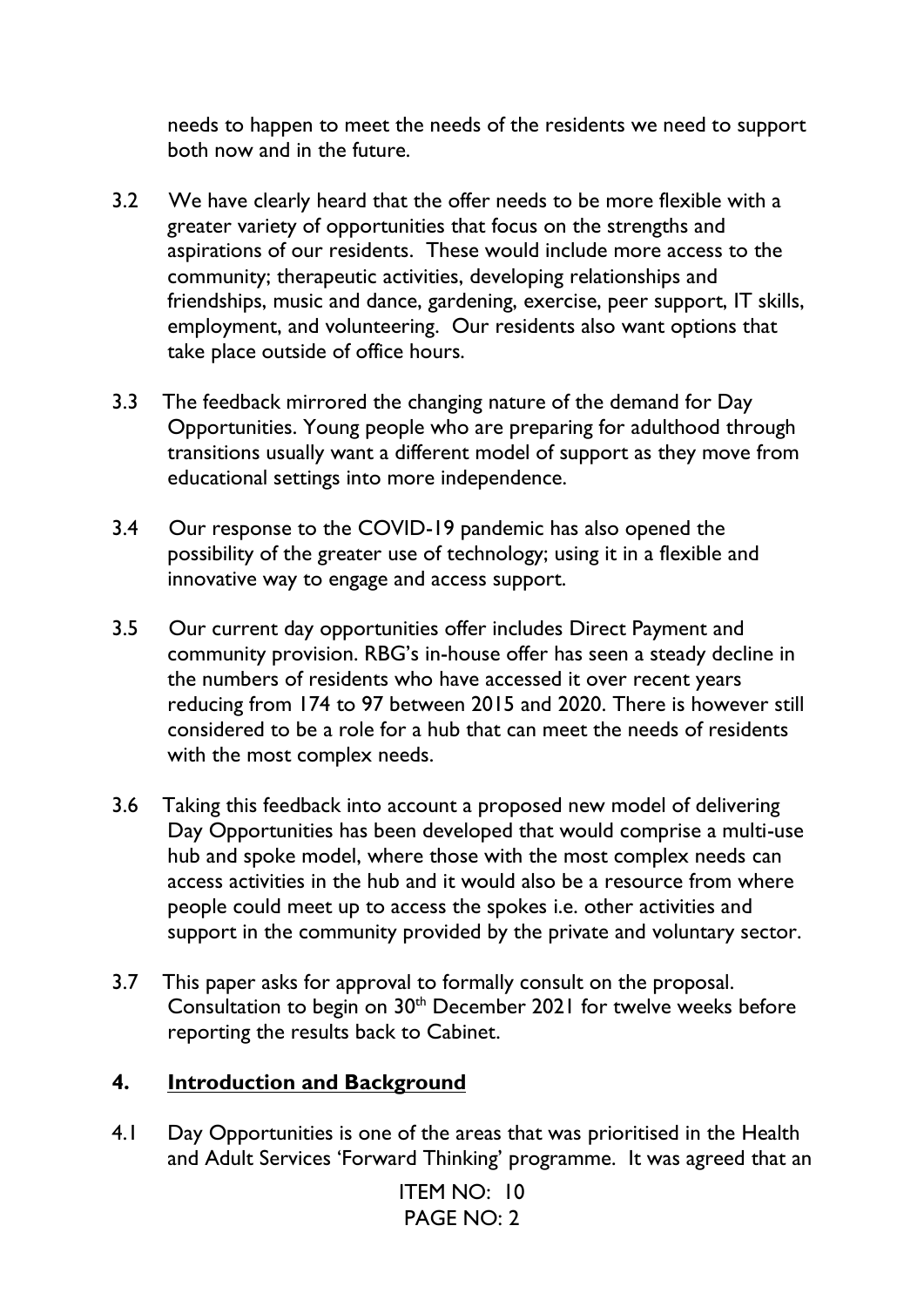independent organisation should be commissioned to support us to introduce co-production. Health and Adult Services commissioned the Ideas Alliance to lead a co-productive approach to help us shape the future of Day opportunities as well as our engagement with residents with learning disabilities, carers and families.

# **The 100-Day Challenge**

4.2 The Ideas Alliance facilitated working together with people with learning disabilities, carers, providers, and other stakeholders to have conversations and to address specific challenges over 100 days. The challenge was open to anyone living or working in Royal Greenwich with an interest in improving Day Opportunities for adults with learning disabilities. More than 100 people signed up to take part.

They included:

- Adults with learning disabilities: people living independently or with families or in supported accommodation / those using existing day services / those involved as representatives – 'MPs' of the People's Parliament
- Family carers of adults with learning disabilities and parents of young people in transition
- Potential and existing service providers: statutory, third and independent sectors
- Voluntary and community groups
- Advocacy and support organisations for people with learning disabilities and their families
- Staff from Royal Borough of Greenwich and its partner organisations: From senior management to front line workers in adult social care and health services / social work teams /other parts of the Council
- A range of other interested parties e.g. University of Greenwich, local architects, residents.

 Those who were unable to commit to the challenge meetings were able to keep in touch via a clickable webpage on the Greenwich Directory.

All of the above groups were represented at the initial launch events on 31 March and 21 April. Over 70 people attended the first launch, and 45 came to the follow up event. And the open event at Day 50 had 50 participants.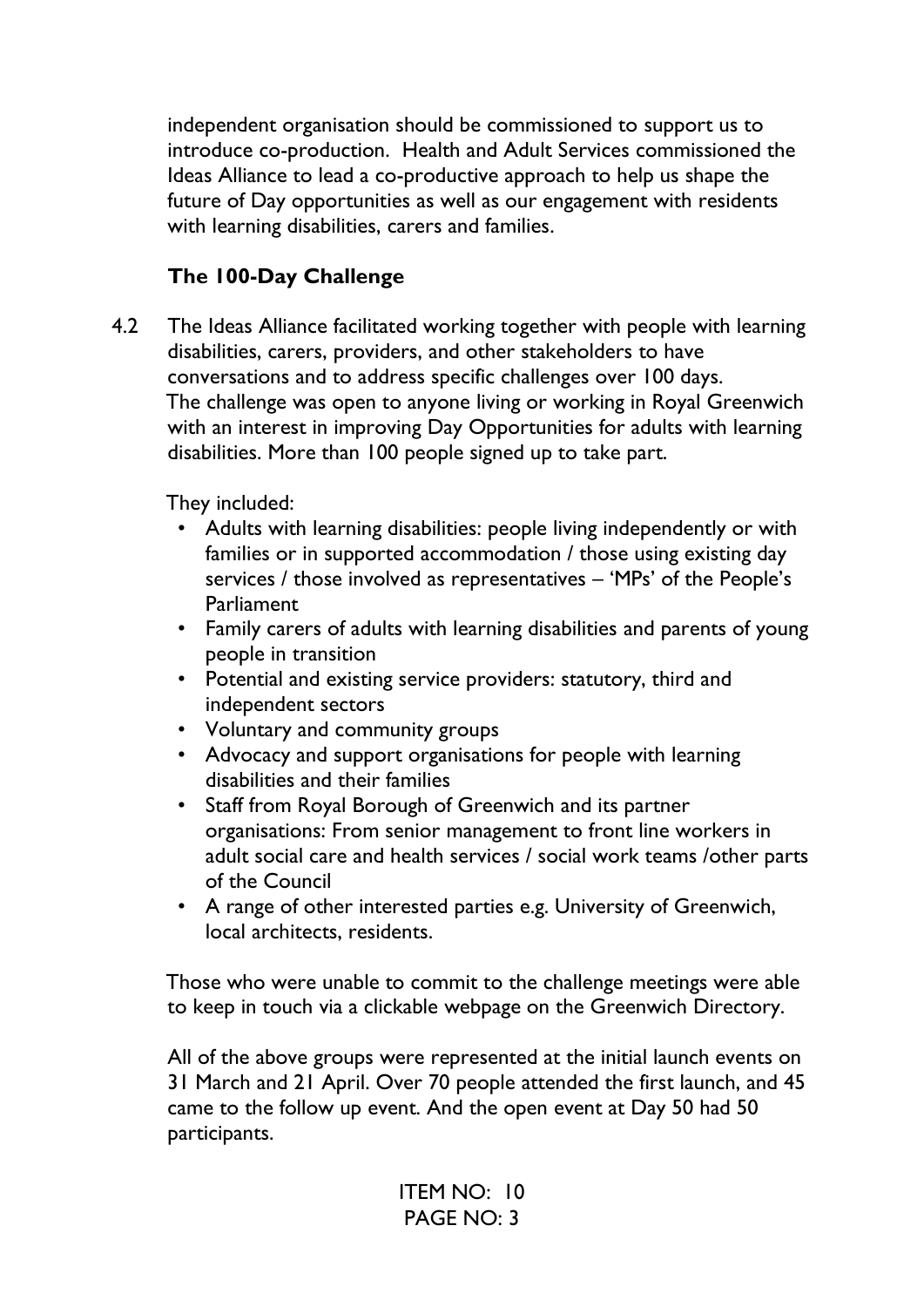- 4.3 The Ideas Alliance set out its findings from the 100 Day Challenges in a report included at **Appendix 1.** The summary of the feedback about what was important to people was:
	- Friendships, relationships and a social life
	- Getting a job/ Taking part in things
	- Transport and support to have a full day
	- Staying safe and well (healthy)
	- Having hopes and dreams for the future
	- Having own interests and choices
	- Building our self confidence
	- Including everyone all ages and abilities
	- Being given support and time to deal with change
- 4.4. Throughout the engagement activities, it was clear that young people with a learning disability have been encouraged to think big, without limiting their aspirations. This is consistent with the conclusions from the work undertaken to review our transitions process.
- 4.5 The 100 Day Challenge recommendation for Day Opportunities was for a hub and spoke model for day support which provides a 'home base' for all to explore community activities as they are able. This recommendation is the basis of the proposed model that we will consult on detailed later in the report.
- 4.6 The 100 Day Challenge has left a legacy of additional recommendations for the way in which we engage and empower residents and families going forward. We have already acted to put some of these into action including:
	- A one stop shop concept that has been piloted recently and will continue to evolve.
	- A challenge group that continues to meet and will be critical to engage through and after the consultation.
	- Champions who have led and supported the challenge teams and will continue to try to unblock barriers where they arise.
	- Strengthened and new connections between families, providers and Council officers based on an understanding of their common goals
	- A carer-run carers forum that is established to provide a critical engagement role.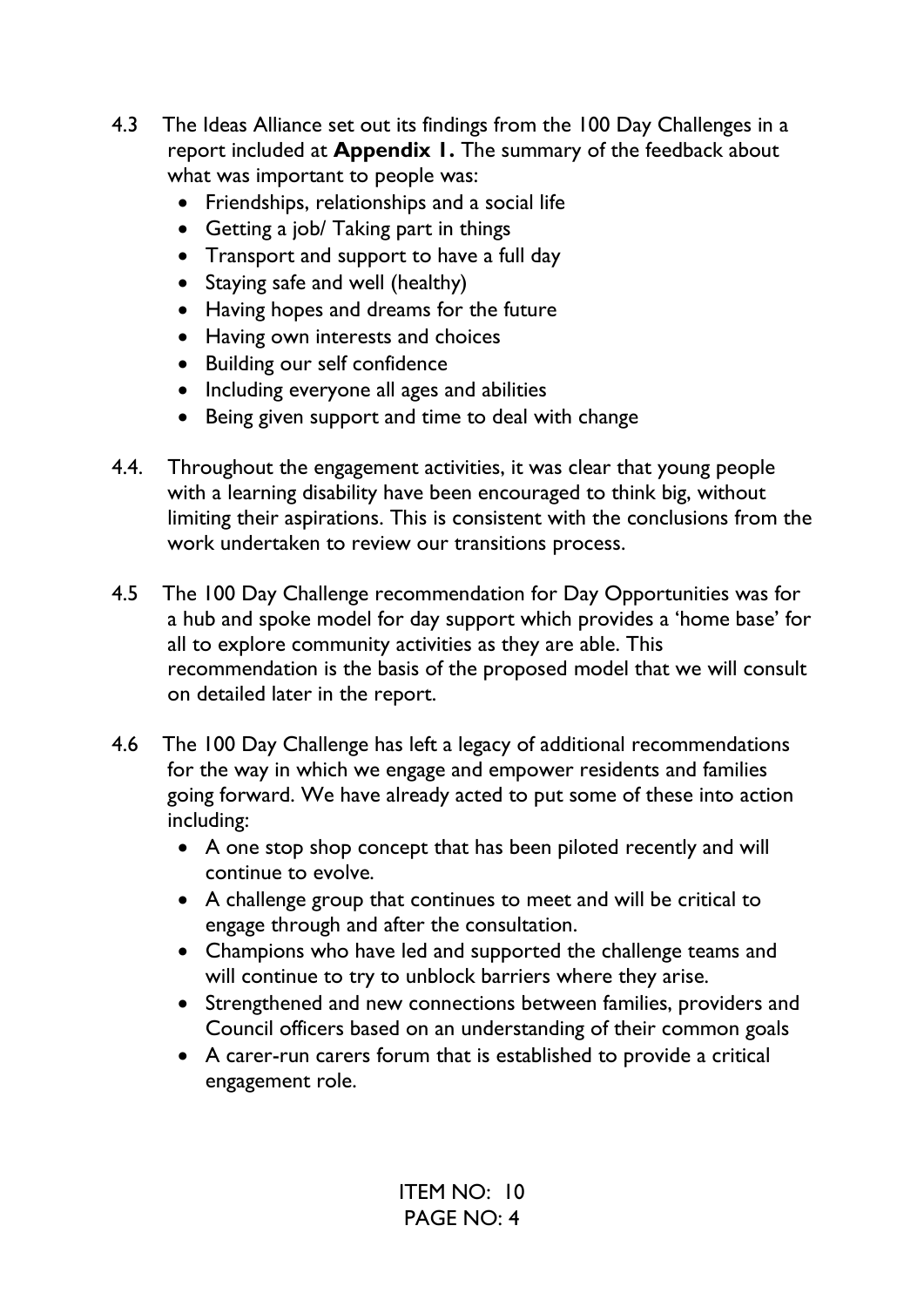# **The Current Day Opportunities Offer**

- 4.7 Many people do access the community using Direct Payments. However, we recognise that there are limited options at present. By working with the voluntary and private sectors to increase the activities available to people we will increase choice and also, encourage more people to take up the option of a Direct Payment.
- 4.8 Part of the current offer is an in-house service which, while valued by residents who currently attend and their families, is not considered fit for the future given the feedback received about what current and future residents want.
- 4.9 The in-house service has seen a decline in usage over the last 5 years from 173 members accessing the service in 2015 to 97 members in 2019 with a reduction in the number of buildings being used to provide the service.
- 4.10 COVID-19 has had a disproportionate impact on people with learning disabilities. (It has been reported that people with learning disabilities are six times more likely to die as a result of infection.) We had to diversify our service offer during COVID-19 to make sure that we were following Public Health guidance in respect of restricting use of communal spaces so couldn't use the Day Opportunities buildings. Alternative activities were offered to residents including community walks, garden visits, virtual activities (Zoom sessions), prescription and shopping collection and peer support to combat social isolation. This has given us an invaluable insight into what we can offer in future.
- 4.11 There are case studies such as John's which illustrate how a more flexible approach has benefitted some of our residents:

## **John's Story – Through a strengths-based review and creative support planning**

John is a 61-year-old man, who lives at home with his mother and has attended Day Opportunities four times a week since 2008. He travels independently and enjoys social engagement, positive stimulation, and meaningful activities. Since the start of the COVID-19 pandemic John and his Mother have been coping brilliantly, however his strengthsbased review identified that he is missing regular social interaction, gardening, and communal walks. A recommendation was made for John to receive 8 hours of support per week via Direct Payments to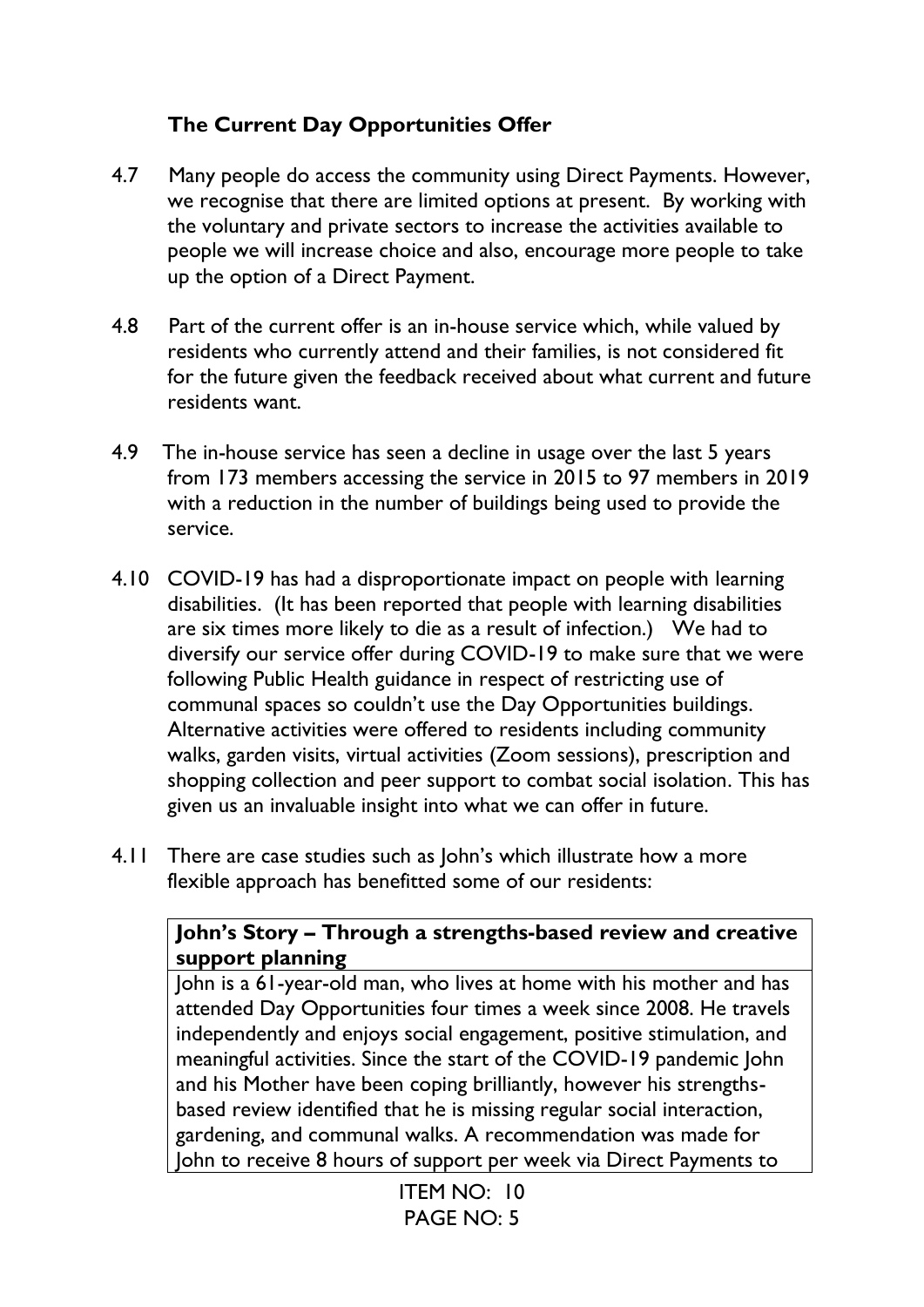help him access the community and socialise. Additionally, the support planning team have made a referral to a community gardening project and are exploring 'Peer Pods' to maintain friendships.

- 4.12 In November 2020 the Community Learning Disability Team carried out detailed reviews of the social care needs of the ninety-seven residents who were using the day centres. Support plans were revised with close involvement of residents and families/carers.
- 4.13 Thirty-six residents were found to need a centre-based service due to the complexity of their needs. Another sixty-one residents, with more moderate needs, were found to be able to access community-based activities.
- 4.14 The sixty-one residents were able to be supported to access the community, the service offer also includes the wellbeing gardens at Lodge Hill; home based outreach work; virtual activities via Zoom; community walks; use of Direct Payments which have proven successful. Many are using direct payment to secure personal assistance support and other externally commissioned day services.
- 4.15 In May 2021, with a relaxing of COVID-19 restrictions, the thirty-six residents with more complex needs were able to access Sherard Road which has been re-opened with infection control measures still in place. The current offer remains flexible to respond to changing needs.

A summary of the current usage of the service is at **Appendix 2.** 

4.16 Demand for services is estimated as follows:

|                              | <b>Number of</b><br><b>Residents</b><br><b>Connected to</b><br>the Service | <b>Building</b><br><b>Based Service</b> | <b>Goldie</b><br>Gardens (also<br>run as<br>independent<br>service) | <b>Community</b><br><b>Activities</b> | <b>Virtual</b><br><b>Activities</b> |
|------------------------------|----------------------------------------------------------------------------|-----------------------------------------|---------------------------------------------------------------------|---------------------------------------|-------------------------------------|
| <b>Number of Residents</b>   | 86                                                                         | 36                                      | 6                                                                   | 61                                    | $8 - 10$                            |
| <b>Projections for 22/23</b> | 100                                                                        | 50 (of which 7<br>transitions)          | $\vert 0 \vert$                                                     | 85                                    | 24                                  |

# **Proposed Model**

4.17 Based on feedback throughout the 100 Day Challenge, we believe that a more flexible offer that enables people to access community-based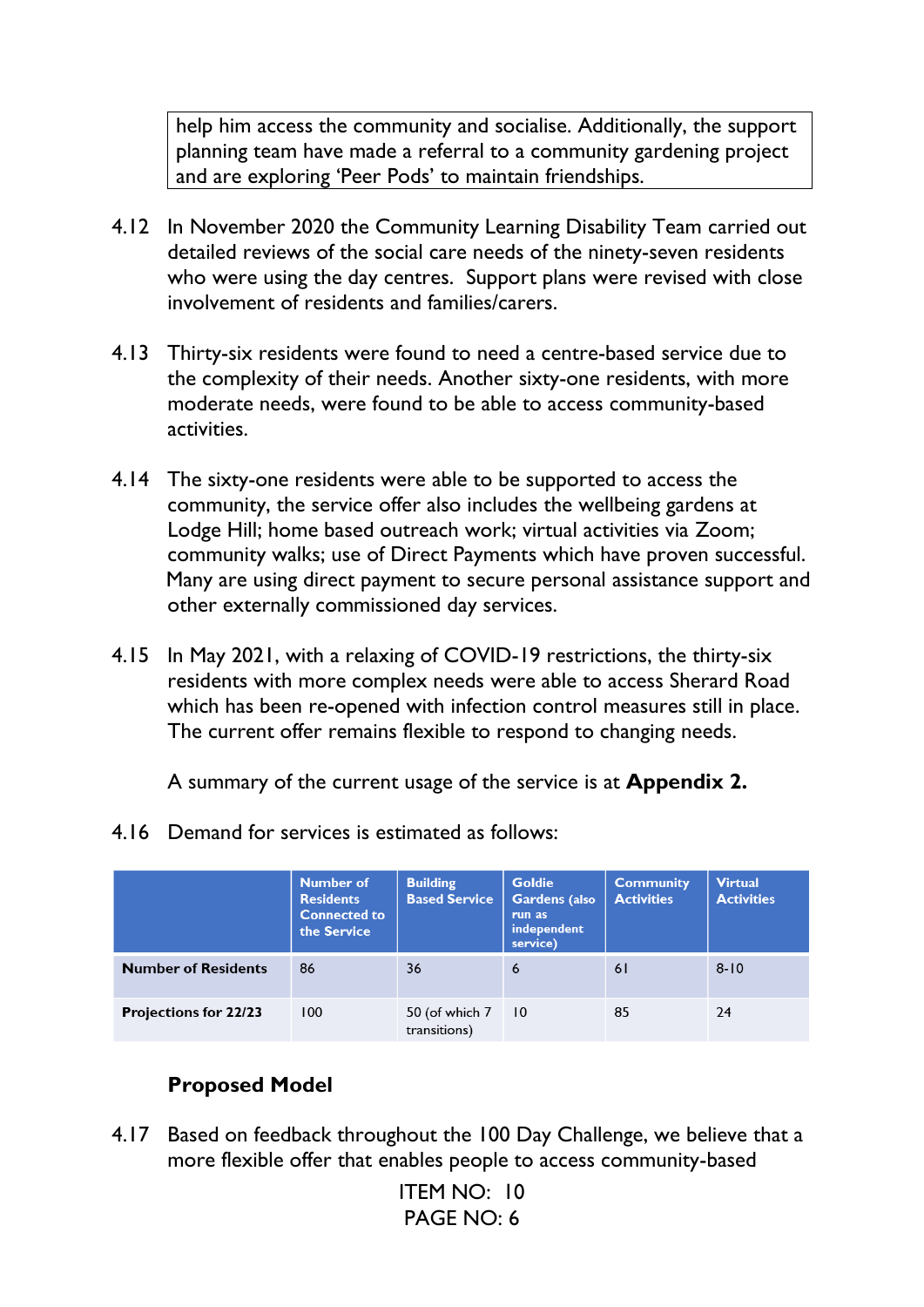activities at a time that suits them (including evenings and weekends) will support more of our residents to achieve their ambitions to become more independent, active citizens. "Community-based activities" include both specialist services that are based in the community, e.g. sporting activities specifically for people with learning disabilities and "mainstream" opportunities such as enjoying museums, shops, cinemas and clubs. It also includes education, training, and employment support.

- 4.18 Our traditional day services model, is highly valued by the residents that use them and by their families/carers. However it does not facilitate opportunities for a progressive, person-centred, community-based model of support. This is a model that builds social capital, inclusion and supports the social enterprise that we know we need for the future following the feedback we have received.
- 4.19 The Council is committed to supporting people with learning disabilities to realise their ambitions and to access meaningful activities. The proposed model for the service is to develop a multi-use hub as the venue for centre-based activities. The proposed multi-use hub will initially be provided at Sherard Road. The spokes will offer communitybased services: including third sector organisations, marketplace businesses and mainstream or universal services. Overall, the offer will include approximately 100 people with a learning disability with approximately 40 accessing a hub and 60 accessing the community.

The proposed model is illustrated in **Appendix 3** 

4.20 The proposed multi-use hub will offer a flexible service for those with complex needs and their carers that is not limited to operating Monday to Friday. It will also operate as a touch point to prepare for wider community access. There will be space for people to come together and socialise or to meet up before going on to activities elsewhere. Health therapies such as occupational therapies and physiotherapies will be available on site. Young people from 18 with learning, physical disabilities and Autism will be able to access support to develop independence, education, learning independent travel and completing everyday tasks. The service would be developed to accommodate people with complex needs and behaviors that challenge. Sensory space will be available for residents who are non-verbal or have communication barriers as well as other service users.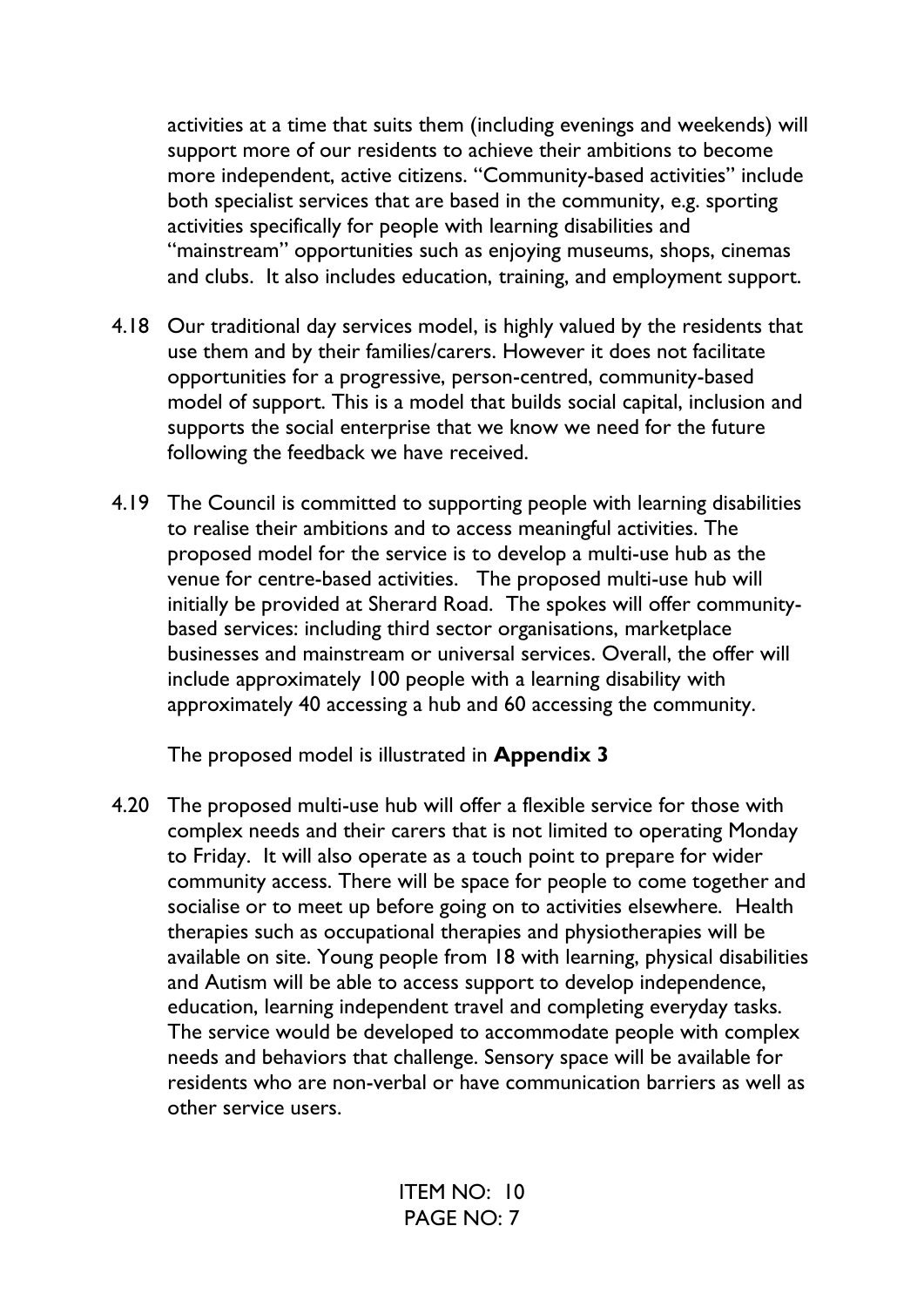- 4.21 There would be an emphasis on the use of assistive and other technologies to support people with a broad range of needs. These technologies will support people to live their lives with support for independence, health and wellbeing and more choice and control.
- 4.22 The Hub would also offer space for residents and carers forums and other community activities, for special one-off events or for regular sessions of a particular activity.
- 4.23 The Garden project will be developed to ensure it is accessible to more adults with learning disabilities. The importance of connecting with nature for health & wellbeing is well recognised.
- 4.23 The multi-use hub will remain in-house Day Opportunities provision, i.e. funded and managed directly by Greenwich Council. The rest of the model being provided by the external providers including 3rd sector organisations.
- 4.24 Direct Payments now offer people greater choice and control to meet their outcomes. Although some residents and their families have taken up this opportunity to directly access meaningful activities, many families are reluctant to do so. Health and Adult services is working collaboratively with the Direct Payment Team to plan a series of workshops for parents and carers and providers to encourage the use of Direct Payments and to simplify the arrangements, making them flexible and more user friendly. This approach will also see the development of robust support and induction training for personal assistants. We know that younger people and their families (from Children's Services), who are familiar with using Direct Payments are comfortable and are more likely to use that option to commission their own services. We can anticipate that there will be growth in demand from young people in transition to Health and Adult services in the next two years. We will also work to develop Individual Service Funds. These are direct payments that are paid directly to providers by the council on the resident's behalf. They are a good option if resident's and families don't want to manage the Direct Payment themselves but want more choice and control.
- 4.25 Health and Adult Services already commission a number of  $3<sup>rd</sup>$  sector organisations and will be seeking to strengthen the relationship with these organisations to focus on employment; training; apprenticeships;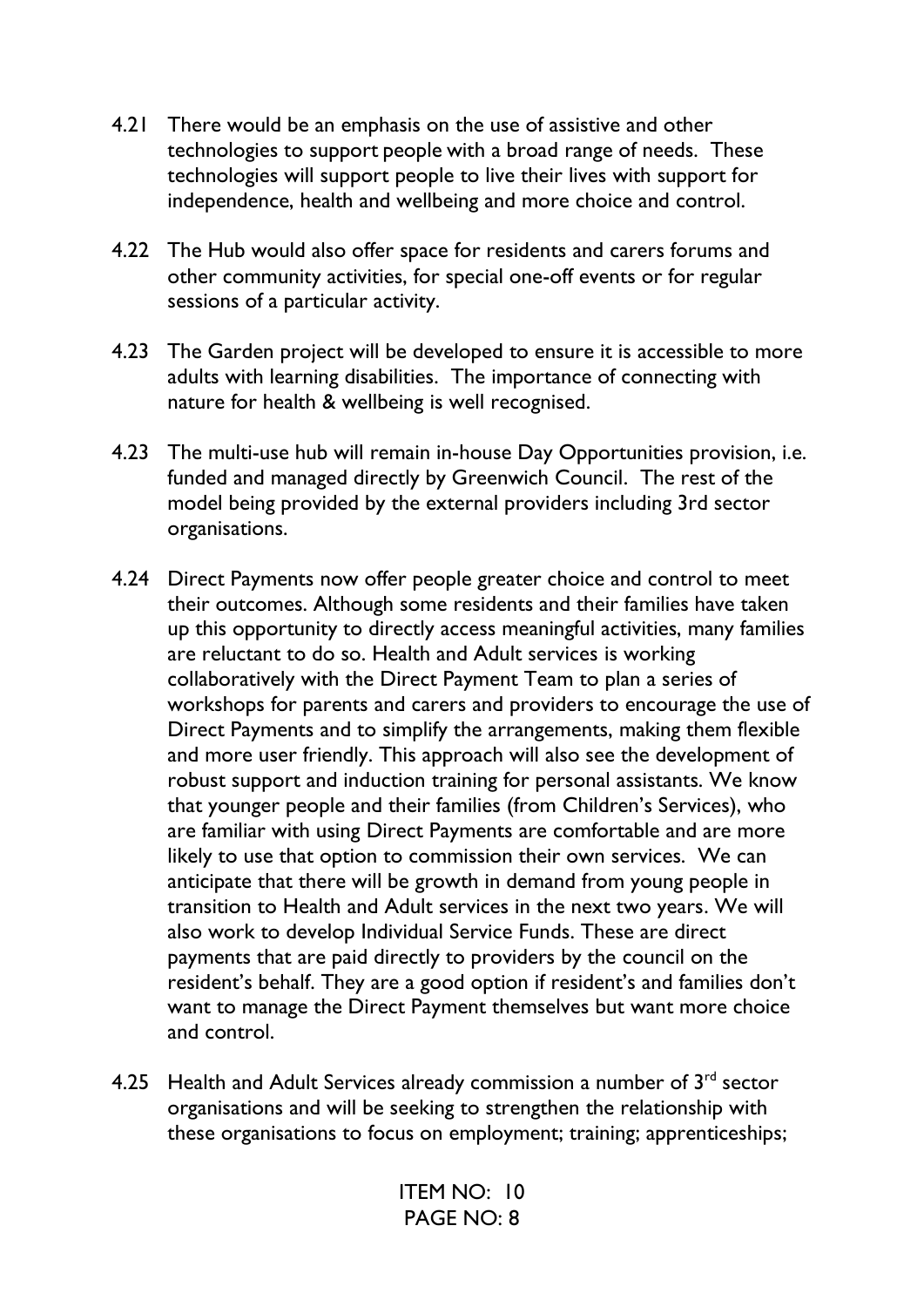and work placements. This offer will also include volunteering and a focus on health, wellbeing, and self-advocacy.

- 4.26 The independent sector will be encouraged to offer social and recreational activities, such as drama, arts, music clubs and a suite of activities with a vocational focus that can lead to qualifications; certification; volunteering or opportunities for developing social enterprises. We will also be looking to the market to offer some of the things that people have said they would like competitive clubs, horticultural activities, swimming and horse riding, disco and dancing, cooking, and baking, dating services and a 'gig buddy' scheme.
- 4.27 The overall intention is to offer residents, their families and carers services that widens the offer beyond what Royal Greenwich directly provides increasing choice. The model is based on the fundamental principle of supporting people to access a range of services which are personalised.
- 4.28 Carers and families will not be left with limited choice and themselves will have an offer that supports their continued caring. Health and Adults services will provide a modern offer that meets resident and family needs and does not just rely on traditional building-based care. The Day Opportunities Service will work in collaboration with the Community Learning Disability Team (CLDT) and others to ensure that carers receive a statutory Care Act assessment and respite services to meet their individual needs.
- 4.29 Alongside the work to develop the Hub and spoke, there is a Transport workstream to look at the way transport solutions can be provided to residents, a combination of direct provision alongside travel training that will be consulted on as part of how we offer the future model.
- 4.30 The cost of the in-house service would reduce with the new model but there would need to be reinvestment in additional Direct Payments and commissioned external provision. The commitment is to invest in services and support for residents with learning disabilities through this diverse model.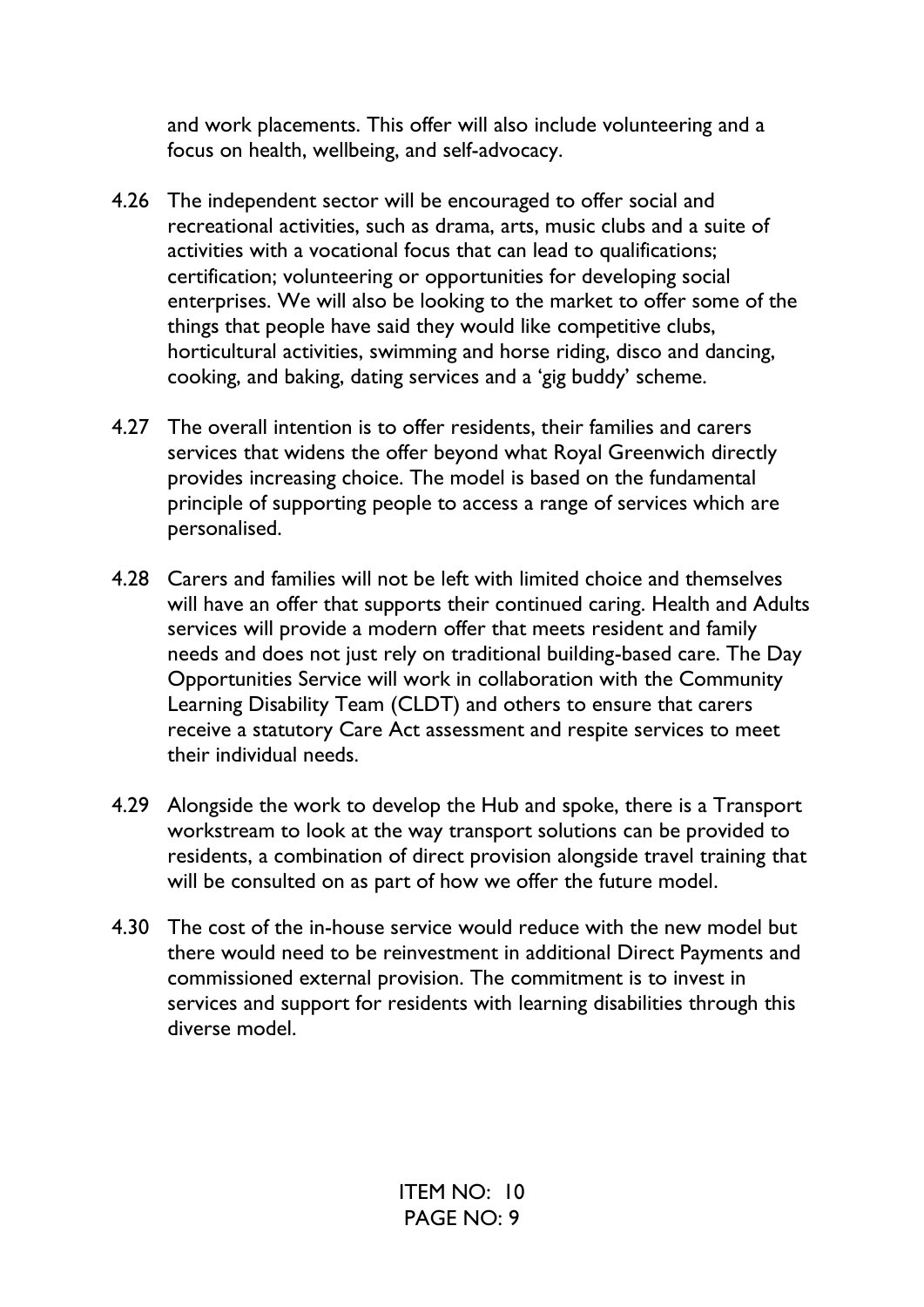# 5. **Available Options**

# **Option 1**

To consult on the proposed multi-purpose hub and spoke model – with the hub run as a service by the council and the spokes developed with the provider and 3<sup>rd</sup> Sector.

| <b>Advantages</b>                                      |                                                                                                                                                                                                                                                                                                                                                                                                                                                              | <b>Disadvantages</b>                                                                                                                                                                                                                                                                                                                                                |
|--------------------------------------------------------|--------------------------------------------------------------------------------------------------------------------------------------------------------------------------------------------------------------------------------------------------------------------------------------------------------------------------------------------------------------------------------------------------------------------------------------------------------------|---------------------------------------------------------------------------------------------------------------------------------------------------------------------------------------------------------------------------------------------------------------------------------------------------------------------------------------------------------------------|
| young people<br>community<br>individuals<br>innovation | It directly responds to what<br>people have told they wanted<br>during the 100 Day Challenge.<br>More than just a 9-5 service<br>Offer a different type of service to<br>Promote greater choice<br>Engage more people in the<br>Promote personal budgets<br>A wider market of options for<br>Access to further education,<br>training and qualifications and<br>employment-based activities<br>Future proofing the service with<br>emphasis on technological | People's anxieties may be<br>heightened during change<br>It may need some higher initial<br>investment<br>A reduction in directly provided<br>service by the council would<br>reduce the staffing required<br>There needs to be a lot of work<br>to develop the market<br>Some families are not yet fully<br>engaged with the benefits of<br><b>Direct Payments</b> |

#### **Option 2**

To consult on a model that only provides Direct Payments and externally commissioned day services.

| <b>Advantages</b>                                                                                                  | <b>Disadvantages</b>                                                                                                                                                                    |
|--------------------------------------------------------------------------------------------------------------------|-----------------------------------------------------------------------------------------------------------------------------------------------------------------------------------------|
| Less investment of staff time from<br>the council in the model.<br>It responds in part to the 100 Day<br>Challenge | • It doesn't fully respond to the<br>recommendations made during<br>the 100 Day Challenge.<br>It would be a radical change for<br>residents and families that may<br>disadvantage some. |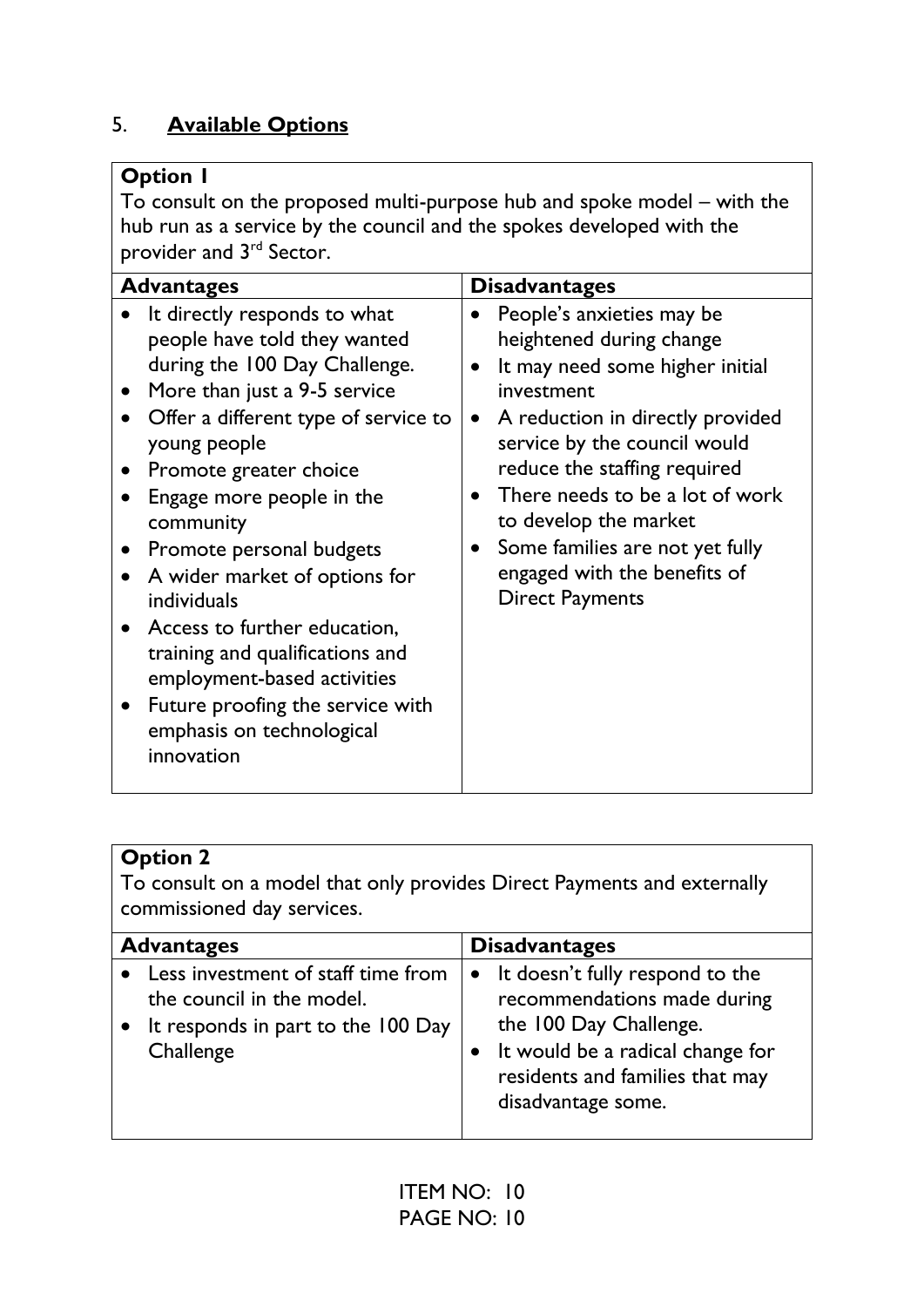# **Option 3**

| Do Nothing.                                                                                                                                       |                                                                                                                                                                                                                                                                                                                                                                                                                                                                                                                     |
|---------------------------------------------------------------------------------------------------------------------------------------------------|---------------------------------------------------------------------------------------------------------------------------------------------------------------------------------------------------------------------------------------------------------------------------------------------------------------------------------------------------------------------------------------------------------------------------------------------------------------------------------------------------------------------|
| <b>Advantages</b>                                                                                                                                 | <b>Disadvantages</b>                                                                                                                                                                                                                                                                                                                                                                                                                                                                                                |
| In the short term several people<br>will continue to receive the<br>service they were familiar with<br>pre pandemic.<br>Less anxiety about change | We will not be addressing what<br>people have told us is important<br>to them<br>We will not be able to offer a<br>different type of service to young<br>people<br>People will have less choice<br>There will be less engagement in<br>the community<br>Building relationships with<br>external providers or other<br>partner agencies will be<br>compromised<br>People who aspire to work and<br>engage in evening and weekend<br>activities will not readily available<br>Less opportunities within the<br>market |

# **6. Preferred Option**

6.1 Option 1 is the preferred option**.** To consult on the proposed multipurpose hub and spoke model – with the hub run as a service by the council and the spokes developed with the provider and 3rd Sector.

# **7. Reason for Recommendation**

7.1Option 1 is a direct response to address the recommendations of the 100 Day Challenge and the changing needs of residents.

# **8. Consultation Results**

8.1 Engagement has already been undertaken as part of the 100 Day Challenge and this has given us a better understanding of what people want from services and the support they need for the future. We have translated the themes from the 3 challenge groups, and the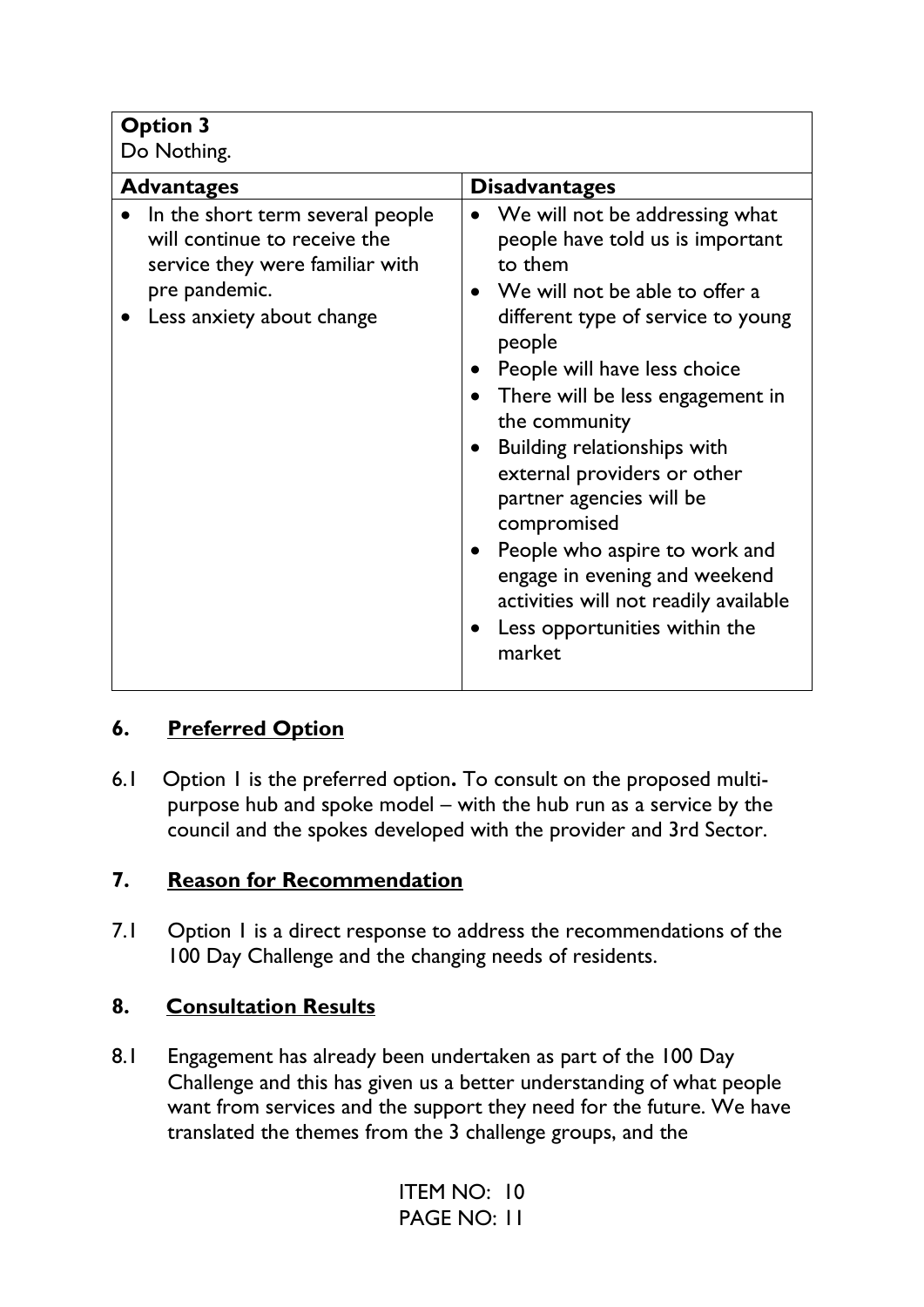recommendation by the Ideas Alliance and proposed a model which we now want to consult on.

8.2 The proposed day services model, if agreed to consult on by Cabinet, will be subject to full and open consultation with people with a learning disability; their family/carers and other stakeholders. It is important that we continue to work with people with a learning disability and their carers at a reasonable and supportive pace to ensure that the future model of service and support is what they want, and that what is proposed will work. We will engage an independent advocacy service to ensure impartiality and people have a voice.

#### **9**. **Next Steps: Communication and Implementation of the Decision**

9.1 The consultation on the model will take place from  $30<sup>th</sup>$  December 21 – 24<sup>th</sup> March 22

| Families, Carers, Residents, Staff, Providers & Stakeholders - |                                                                                                                                                                         |  |  |  |
|----------------------------------------------------------------|-------------------------------------------------------------------------------------------------------------------------------------------------------------------------|--|--|--|
| <b>Activities between Dec 2021 and April 2022</b>              |                                                                                                                                                                         |  |  |  |
| <b>Date</b>                                                    | <b>Activities</b>                                                                                                                                                       |  |  |  |
| 30th Dec 2022                                                  | Issue formal consultation documents                                                                                                                                     |  |  |  |
| Jan 2022                                                       | Commence consultation via group meetings, individual<br>meetings face to face and virtually with stakeholders<br>including residents and families, staff, and providers |  |  |  |
| Jan 2022                                                       | Provide residents and families with details of a named<br>officer at the Woolwich centre who they can write to                                                          |  |  |  |
| Jan 2022 - ongoing                                             | Add to the agenda of carers and provider meetings                                                                                                                       |  |  |  |
| Jan 2022 - March<br>2022                                       | Ensuring the involvement of independent advocacy                                                                                                                        |  |  |  |
| 24 <sup>th</sup> March                                         | <b>Consultation ends</b>                                                                                                                                                |  |  |  |

**10. Cross-Cutting Issues and Implications** 

#### **Issue Implications | Sign-off Legal** including Human Rights Act The proposals set out in this report which are to do with increased independence are consistent with the duty imposed by section 2 of the Care Act 2014. Ingrid Brown Assistant Head of Legal Services 8th November 2021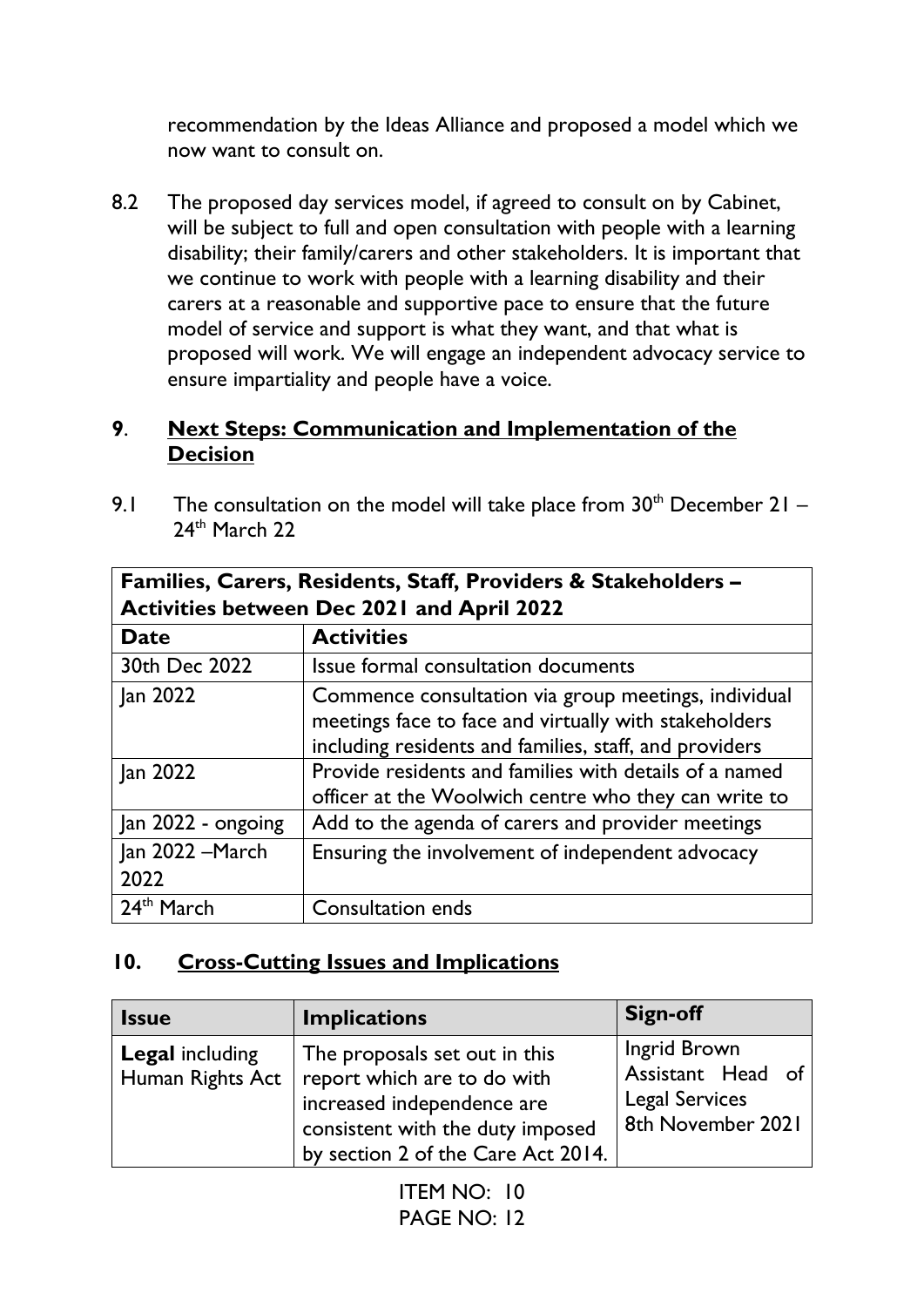| This provides that a local                     |  |
|------------------------------------------------|--|
| authority must provide or arrange              |  |
| for the provision of services which            |  |
| it considers it will contribute                |  |
| towards preventing or reducing                 |  |
| the development by adults in its               |  |
| area of needs for care and                     |  |
| support. The proposals are also                |  |
| consistent with the provisions of              |  |
| section 5 of the Act which state               |  |
| that a local authority must provide            |  |
| for diversity and quality in its               |  |
| provision of services.                         |  |
|                                                |  |
|                                                |  |
| There is no statutory duty to                  |  |
| consult service users in relation to           |  |
| the proposed changes. The                      |  |
| change in service provision does               |  |
| trigger a public law duty to                   |  |
| consult and the following                      |  |
| principals of consultation should              |  |
| apply:                                         |  |
| Consultation should occur                      |  |
| when proposals are at a                        |  |
| formative stage;                               |  |
| Consultations should give<br>$\bullet$         |  |
| sufficient reasons for any                     |  |
| proposal to permit intelligent                 |  |
| consideration;                                 |  |
| <b>Consultations should allow</b><br>$\bullet$ |  |
| adequate time for                              |  |
| consideration and response;                    |  |
| The degree of specificity<br>٠                 |  |
| regarding the consultation                     |  |
| should be influenced by those                  |  |
| who are being consulted;                       |  |
|                                                |  |
| The demands of fairness are<br>$\bullet$       |  |
| likely to be higher when the                   |  |
| consultation relates to a                      |  |
| decision which is likely to                    |  |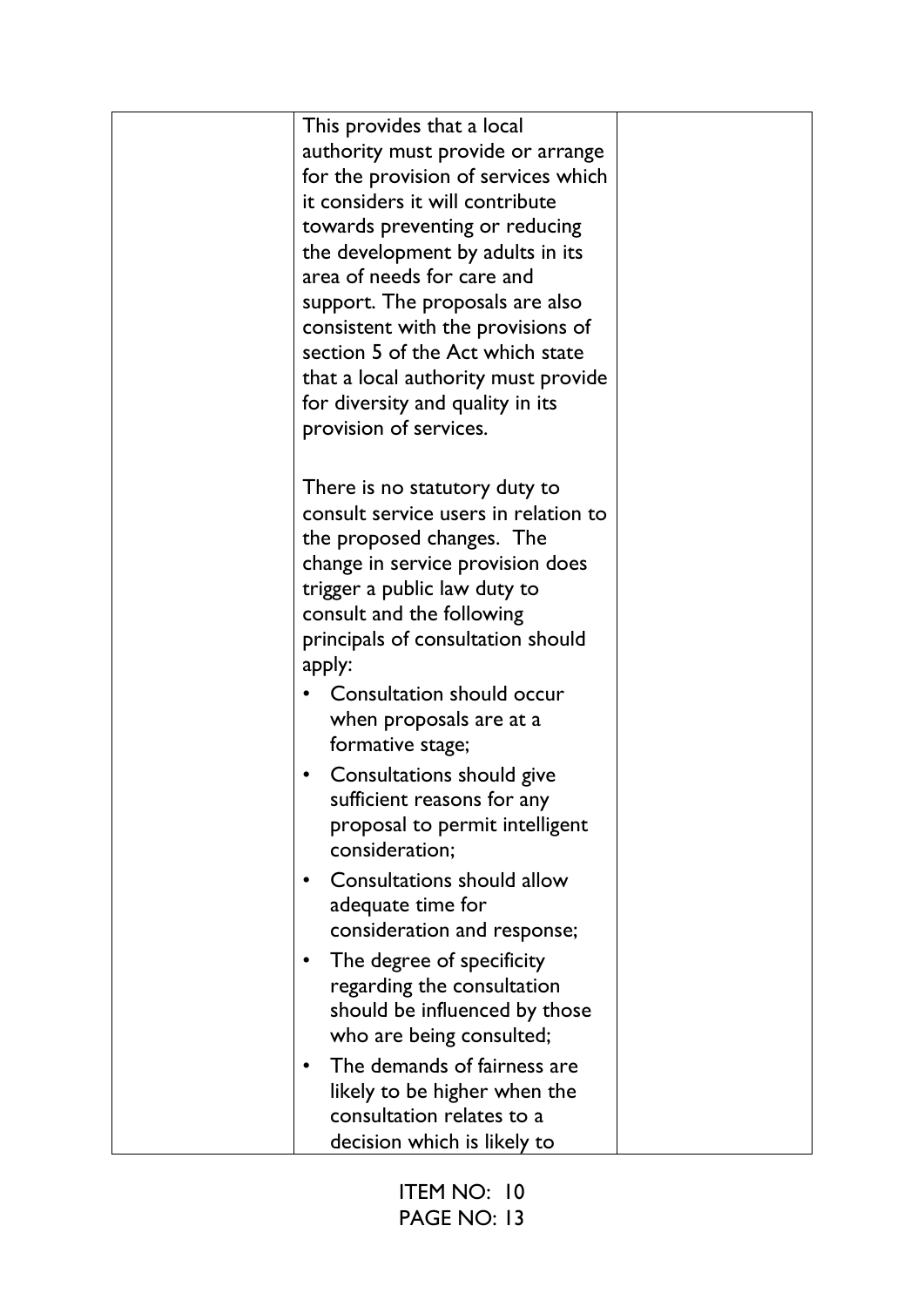|                                       | deprive someone of an existing<br>benefit.                                                                                                                                                                                                                                                                                                                                                                                                                                                               |                                               |
|---------------------------------------|----------------------------------------------------------------------------------------------------------------------------------------------------------------------------------------------------------------------------------------------------------------------------------------------------------------------------------------------------------------------------------------------------------------------------------------------------------------------------------------------------------|-----------------------------------------------|
|                                       | In accordance with the provisions<br>of the Equalities Act 2010 full<br>regard must be given to any<br>equalities considerations arising<br>out of these proposals.                                                                                                                                                                                                                                                                                                                                      |                                               |
|                                       | Under the Responsibility for<br>Functions section of the<br>Constitution, the Leader or the<br>Lead member are authorised to<br>make the decision to initiate<br>consultation on draft new service<br>policies and strategies and<br>amendments to existing ones.                                                                                                                                                                                                                                        |                                               |
|                                       | Part 3 of the Councils<br>Constitution provides that the<br>Leader may vary or withdraw a<br>delegation to a Cabinet member<br>at any time, either generally or in<br>relation to a specific decision.<br>Any change must be in writing and<br>will take effect when only received<br>by the Monitoring Officer. In<br>relation to this matter the Leader<br>has varied the delegation so that<br>Cabinet is now authorised to take<br>the decision required and set out<br>at section 1 of this report. |                                               |
| <b>Finance and</b><br>other resources | This report requests the Decision<br>Maker to agree to a consultation<br>with residents, families and carers<br>on proposals for reshaping Royal<br>Greenwich's Day Services for<br>people with a learning disability.                                                                                                                                                                                                                                                                                   | Carolyn Knowles<br><b>Finance</b><br>27/10/21 |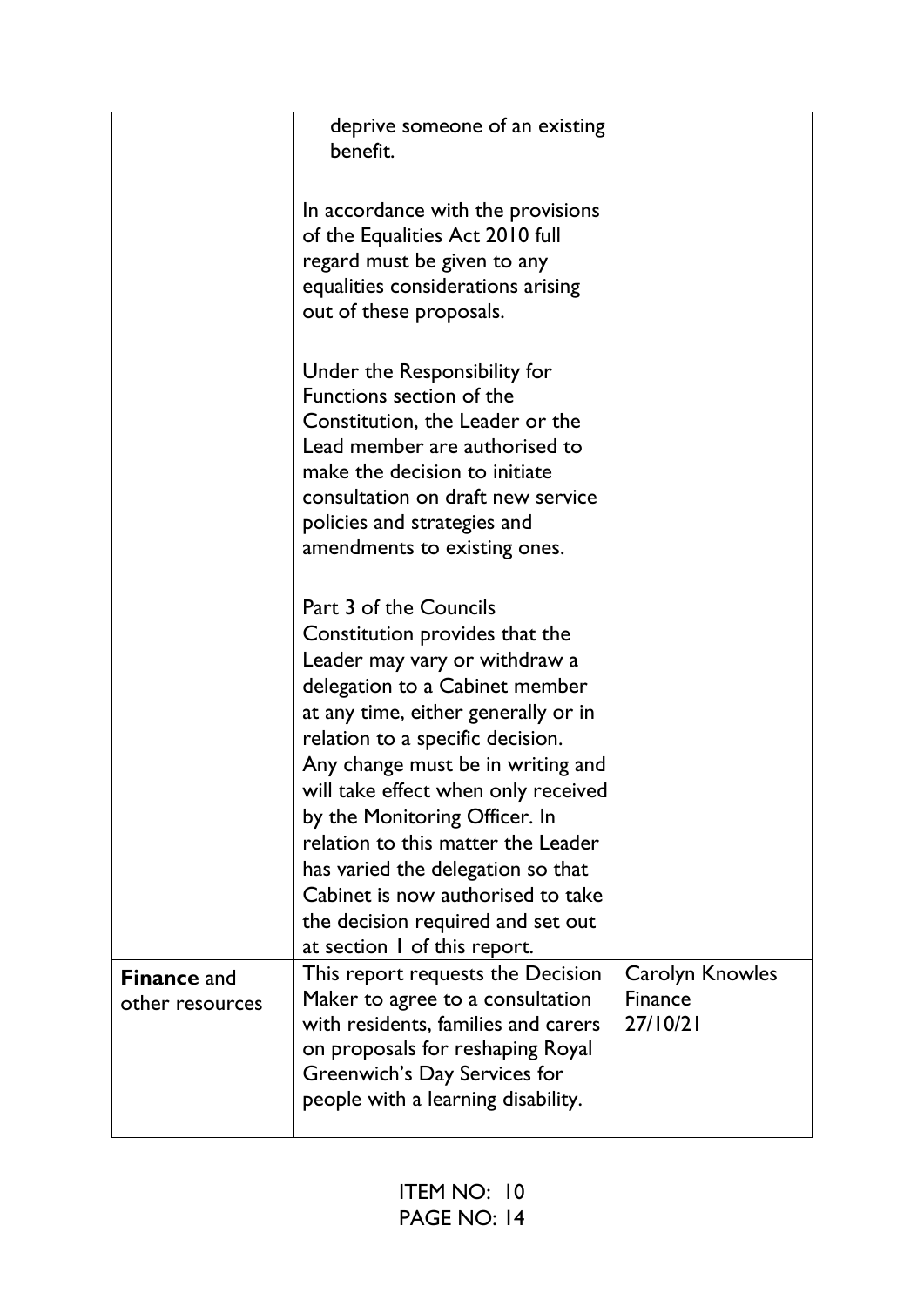| The Council's ambition for                                 |  |
|------------------------------------------------------------|--|
| residents with learning disabilities                       |  |
| is to have more choice, control                            |  |
| and opportunities to live their                            |  |
| lives to the full, and that a model                        |  |
| which includes a range of                                  |  |
| community-based services and                               |  |
| opportunities, as well as some                             |  |
|                                                            |  |
| centre-based services goes some                            |  |
| way to achieve this.                                       |  |
| Options for a potential model                              |  |
| based on the work of the 100 Day                           |  |
|                                                            |  |
| Challenge groups and the<br>recommendations from the Ideas |  |
|                                                            |  |
| Alliance are laid out in section 3                         |  |
| and 4 of the report.                                       |  |
| The financial impact of the new                            |  |
| model will need to be quantified                           |  |
| for the cabinet report that follows                        |  |
| the consultation, and it will be                           |  |
| necessary to provide additional                            |  |
| financial information in order to                          |  |
|                                                            |  |
| analyse and quantify the other                             |  |
| related costs that have an impact                          |  |
| upon any decision to re-shape and                          |  |
| re-model large departmental                                |  |
| services. Things such as building                          |  |
| costs for any change in site usage                         |  |
| (e.g. additional income from sites                         |  |
| no longer being used in the same                           |  |
| way as before the changes),                                |  |
| maintenance costs, any impact                              |  |
| upon care package costs (i.e. use                          |  |
| of Direct Payments), implications                          |  |
| of any increases in resident                               |  |
| demand numbers (and possibly                               |  |
| staffing capacity), as well as any                         |  |
| increased pressure arising from                            |  |
| increases in NI contributions on                           |  |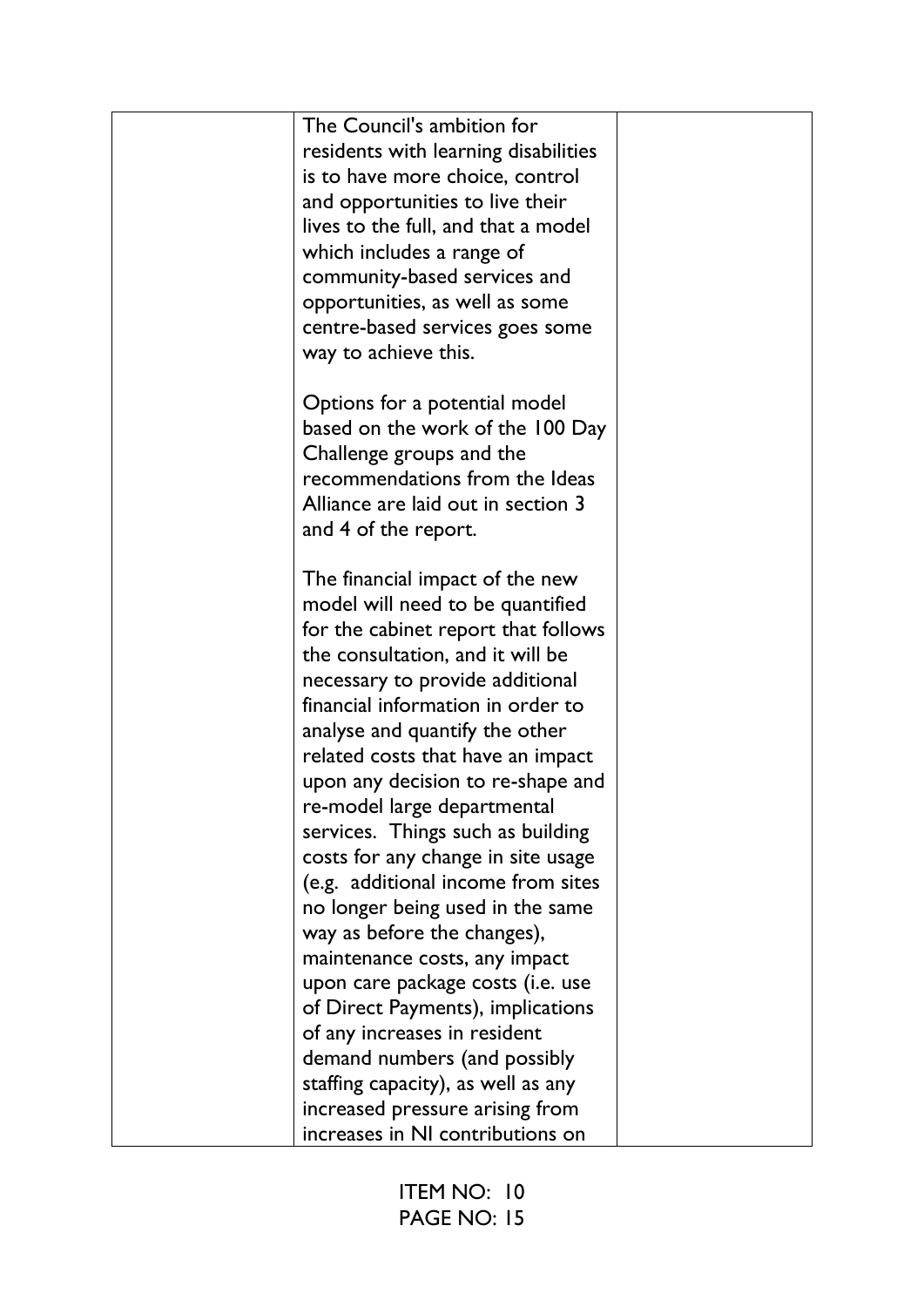|                   | staffing costs (offset by<br>Government funding) etc.                                                                                                                                                                                                                                                                                                                                                                                                                                      |                                                            |      |
|-------------------|--------------------------------------------------------------------------------------------------------------------------------------------------------------------------------------------------------------------------------------------------------------------------------------------------------------------------------------------------------------------------------------------------------------------------------------------------------------------------------------------|------------------------------------------------------------|------|
| <b>Equalities</b> | Many people with learning<br>disabilities live with complex<br>lifelong conditions resulting in<br>them being dependent on others<br>to meet their day-to-day needs.<br>They remain one of the most<br>marginalised groups in society and<br>therefore, it is always good<br>practice when planning,<br>developing, and making changes to<br>council services that affects them<br>that an EIA is undertaken to<br>understand the impact such<br>activities are likely to have on<br>them. | <b>Nick Davies</b><br>Adult Social<br>Director<br>10/11/21 | Care |
|                   | An Equality Impact Assessment is<br>required to assess that the<br>proposed model we are seeking<br>to consult on does not adversely<br>affect the provision of a service to<br>existing users of the Day<br>Opportunities service, and to<br>those young people who will in<br>time be needing to use the<br>proposed service.                                                                                                                                                            |                                                            |      |
|                   | Where necessary, we wish to<br>mitigate existing or potential<br>inequalities that may arise as we<br>move forward on the next stage<br>of the process.                                                                                                                                                                                                                                                                                                                                    |                                                            |      |
|                   | We recognise that disabilities are<br>one of 9 protected characteristics<br>in equalities law and carries as<br>much weight as the remaining 8.<br>In proposing this model, we have<br>considered the views of those                                                                                                                                                                                                                                                                       |                                                            |      |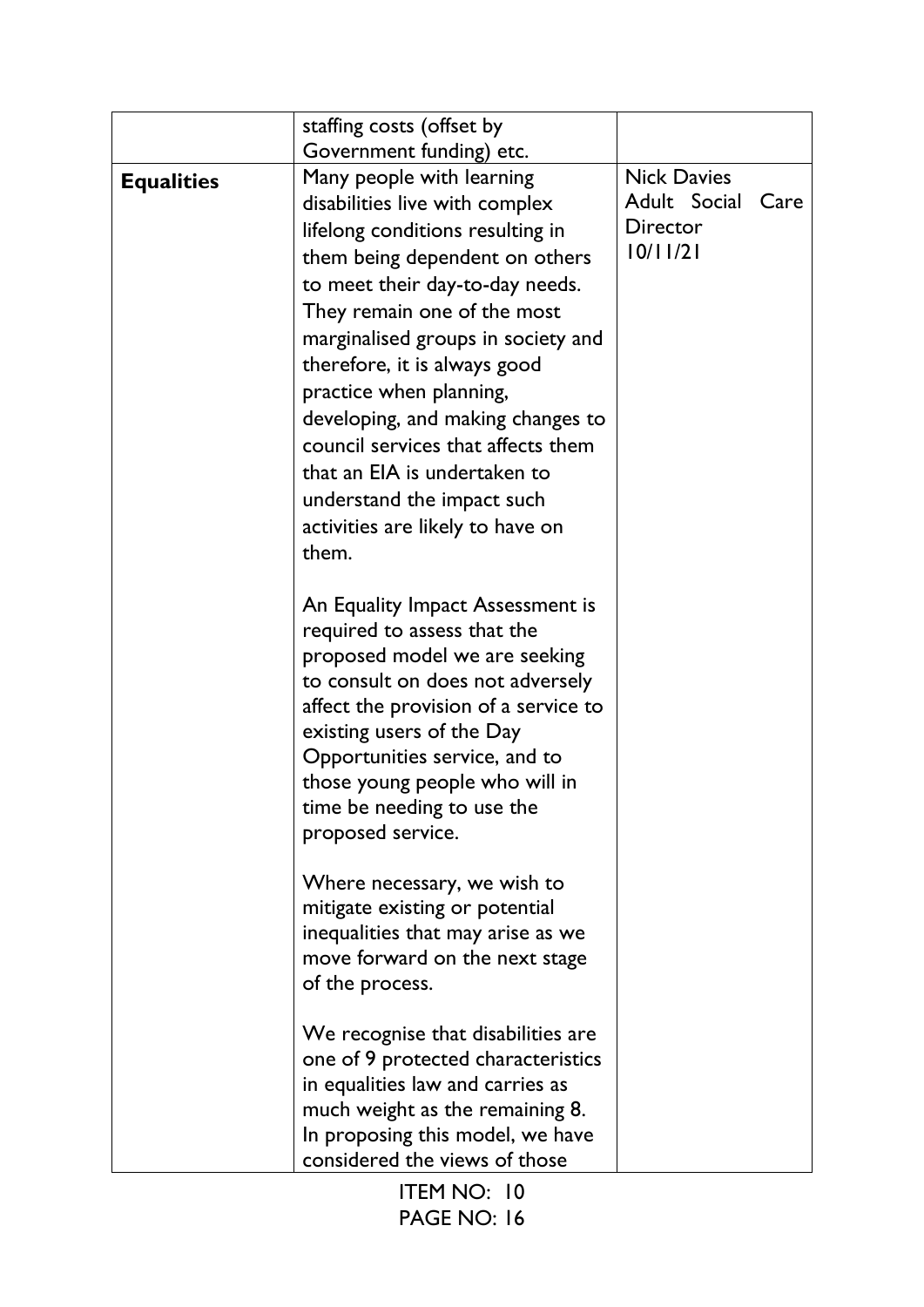| receiving the service, their<br>families, carers, and other<br>stakeholders. The aim is to reduce<br>inequalities across the borough by<br>focussing on those most socially<br>and / or economically<br>disadvantaged.                                                                                                                                                                                                                                                                                                                                                                                                                                                                                                                                                    |  |
|---------------------------------------------------------------------------------------------------------------------------------------------------------------------------------------------------------------------------------------------------------------------------------------------------------------------------------------------------------------------------------------------------------------------------------------------------------------------------------------------------------------------------------------------------------------------------------------------------------------------------------------------------------------------------------------------------------------------------------------------------------------------------|--|
| The proposed model will ensure<br>that residents of all age with a<br>disability have access to a range of<br>services, ensuring that they are<br>able to participate fully in<br>community life. The model will<br>ensure removal of barriers and<br>create greater accessibility.<br>Limited impact is envisaged, we<br>have taken into consideration the<br>following risks:<br>People will be moved away<br>from a service they have<br>traditionally known<br>People's anxieties may be<br>$\bullet$<br>heightened during change<br>A change in the service could<br>$\bullet$<br>result in higher initial<br>investment<br>People may have to travel to<br>other services in the borough<br>Families are not yet fully<br>$\bullet$<br>engaged with the benefits of |  |
| <b>Direct Payments</b><br>The request to consult on this<br>proposed model will enable all<br>concerned residents' families and<br>other stakeholders to express<br>their views.<br>The Day Opportunities service<br>and the Integrated Community<br>Learning Disability Team (CLDT)                                                                                                                                                                                                                                                                                                                                                                                                                                                                                      |  |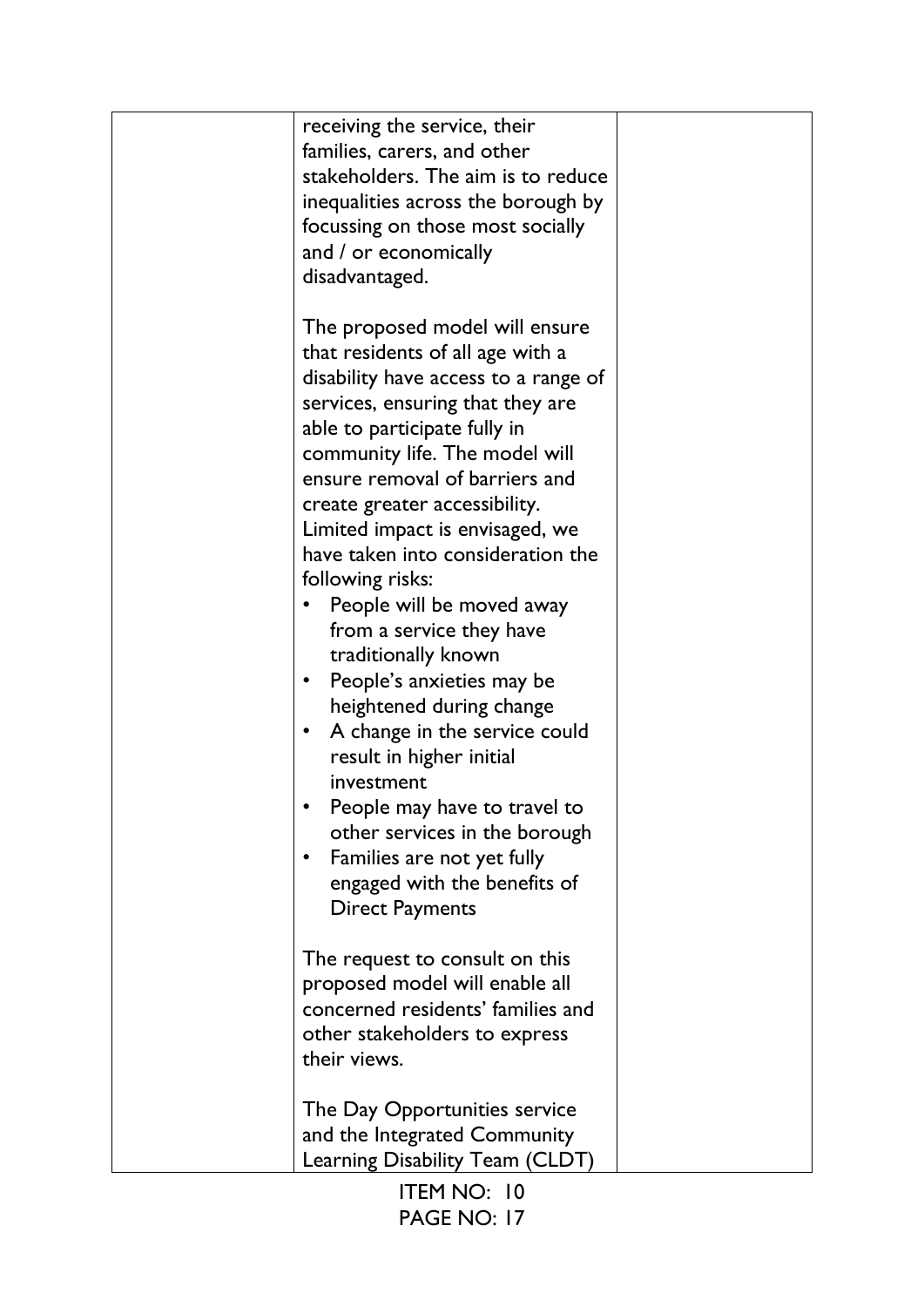|                                | will ensure residents moving away<br>from a service they have<br>traditionally known, will be fully<br>supported throughout the<br>transition period to reduce<br>people's anxieties during change,<br>and will work with them to build<br>confidence to explore and engage<br>in a range of activities in the<br>community and develop new<br>relationships.                                                                                                                                                                                                                                                                             |                                                            |      |
|--------------------------------|-------------------------------------------------------------------------------------------------------------------------------------------------------------------------------------------------------------------------------------------------------------------------------------------------------------------------------------------------------------------------------------------------------------------------------------------------------------------------------------------------------------------------------------------------------------------------------------------------------------------------------------------|------------------------------------------------------------|------|
|                                | The consultation will be designed<br>around individual needs and will<br>be delivered at a pace and manner<br>that suits the needs of adults with<br>a learning disability and their<br>families.                                                                                                                                                                                                                                                                                                                                                                                                                                         |                                                            |      |
| <b>Climate change</b>          | No implication                                                                                                                                                                                                                                                                                                                                                                                                                                                                                                                                                                                                                            | <b>Nick Davies</b><br>Adult Social<br>Director<br>10/11/21 | Care |
| <b>Health and</b><br>wellbeing | The proposed model will have a<br>significant benefit for people with<br>a learning disability who are<br>assessed as having specialist health<br>care needs and as needing<br>Continuing Health care funding<br>needs. The existing service is not<br>adequately set up to meet the day<br>to day needs of people with<br>complex health needs and<br>behaviour which challenges. The<br>proposed model will be designed<br>to ensure that the needs of this<br>cohort are manageable within the<br>main multi-use Hub.<br>Therapies will be offered and that<br>will be in the hub or external to<br>the Hub, for instance the Hub will | <b>Nick Davies</b><br>Adult Social<br>Director<br>10/11/21 | Care |
|                                | not operate a hydrotherapy                                                                                                                                                                                                                                                                                                                                                                                                                                                                                                                                                                                                                |                                                            |      |